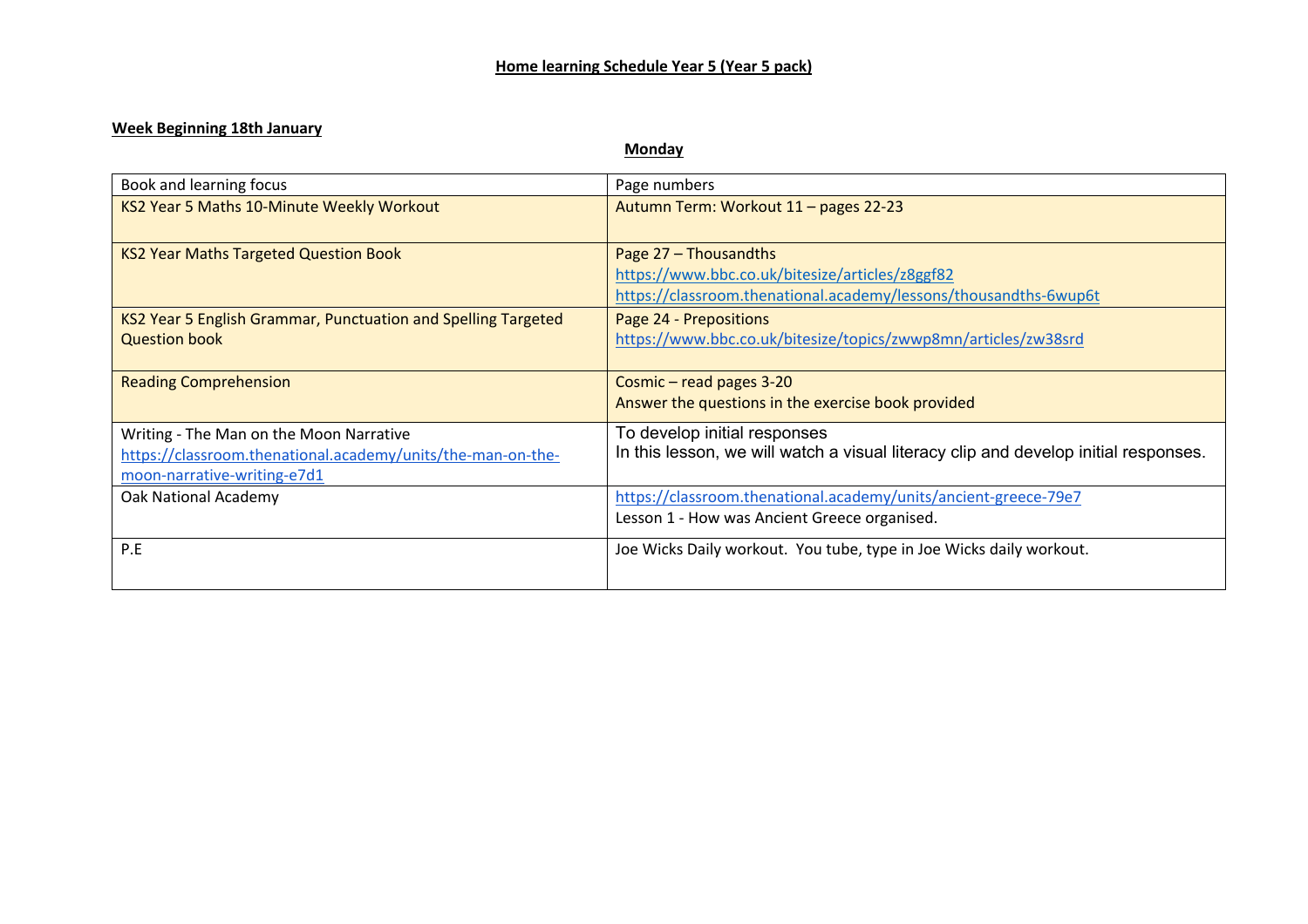| Book and learning focus                                                                    | Page numbers                                                                                                                                                         |
|--------------------------------------------------------------------------------------------|----------------------------------------------------------------------------------------------------------------------------------------------------------------------|
| KS2 Year 5 Maths 10-Minute Weekly Workout                                                  | Autumn Term: Workout 12 - pages 24-25                                                                                                                                |
| <b>KS2 Year Maths Targeted Question Book</b>                                               | <b>Equivalent Fractions</b>                                                                                                                                          |
|                                                                                            | https://www.bbc.co.uk/bitesize/articles/zb8wqp3                                                                                                                      |
|                                                                                            | https://classroom.thenational.academy/lessons/equivalent-fractions-cgt66c                                                                                            |
| KS2 Year 5 English Handwriting Targeted Practice book                                      | Page 16 - Intriguing Instructions                                                                                                                                    |
| KS2 Year 5 English Grammar, Punctuation and Spelling Targeted<br><b>Question book</b>      | Spelling test in spelling book - Week 1                                                                                                                              |
| <b>Reading Comprehension</b>                                                               | Cosmic - read pages 21-33<br>Answer the questions in the exercise book provided                                                                                      |
| Writing - The Man on the Moon Narrative                                                    | To investigate suffixes: -y suffix                                                                                                                                   |
| https://classroom.thenational.academy/units/the-man-on-the-<br>moon-narrative-writing-e7d1 | In this lesson, we will explore the rules associated with adding the suffix -y to<br>nouns to form adjectives. 10 spelling words will be explained and set to learn. |
|                                                                                            |                                                                                                                                                                      |
| Oak National Academy                                                                       | https://classroom.thenational.academy/units/ancient-greece-79e7                                                                                                      |
|                                                                                            | Lesson 2 - Why do we know so much about Ancient Greece?                                                                                                              |

**Tuesday**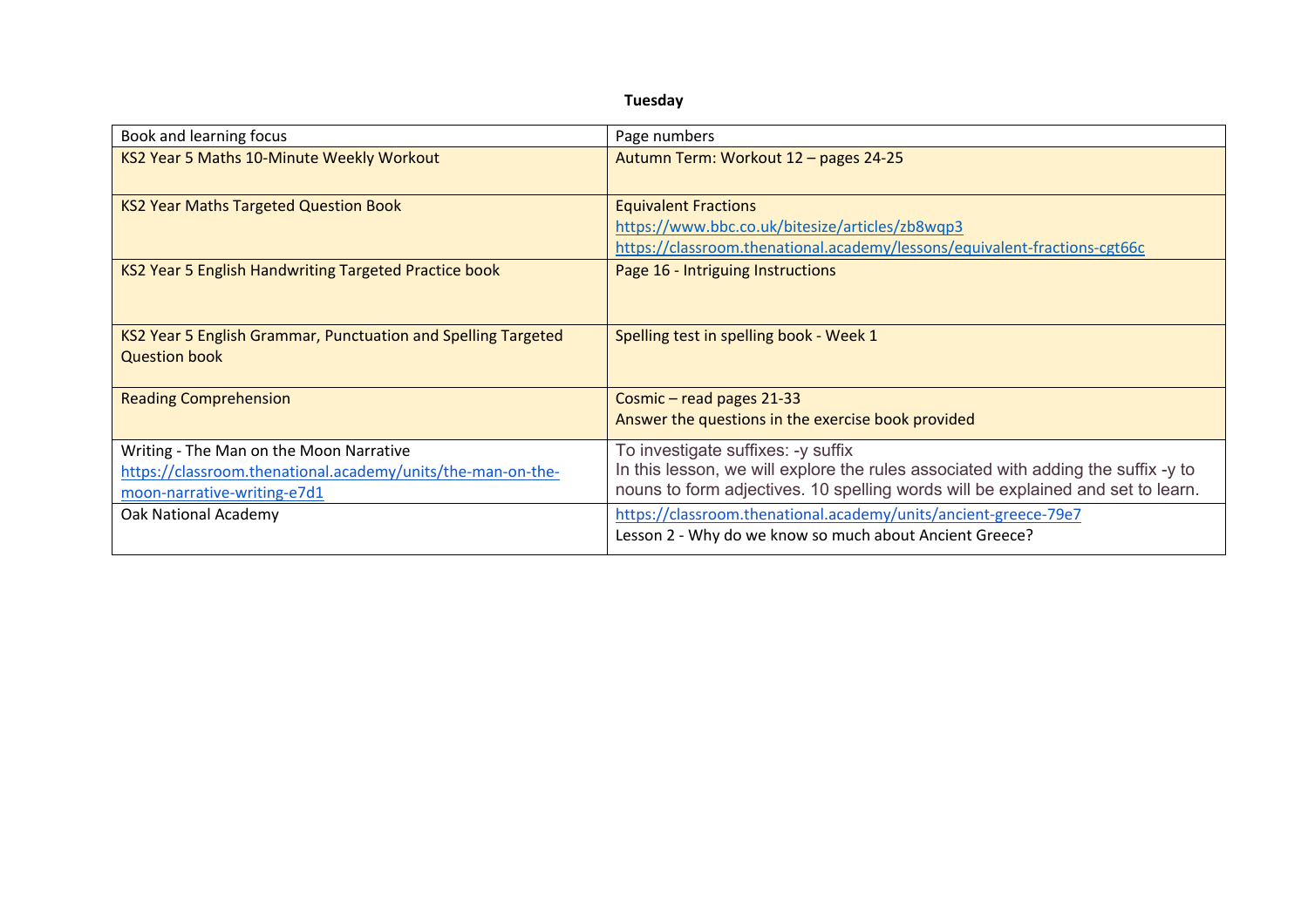### **Wednesday**

| Book and learning focus                                                                                                               | Page numbers                                                                                                                                                                                     |
|---------------------------------------------------------------------------------------------------------------------------------------|--------------------------------------------------------------------------------------------------------------------------------------------------------------------------------------------------|
| KS2 Year 5 Maths 10-Minute Weekly Workout                                                                                             | Spring Term: Workout 1 - pages 26-27                                                                                                                                                             |
| <b>KS2 Year Maths Targeted Question Book</b>                                                                                          | Page 28 - Equivalent fractions<br>Links on previous day                                                                                                                                          |
| KS2 Year 5 English Grammar, Punctuation and Spelling Targeted<br><b>Question book</b>                                                 | Spelling pre-test - week 2<br>Oak Academy video: a recap on apostrophes<br>https://classroom.thenational.academy/lessons/to-explore-the-function-of-<br>apostrophes-ctk38r?activity=video&step=1 |
| <b>Reading Comprehension</b>                                                                                                          | Cosmic - read pages 34-48<br>Answer the questions in the exercise book provided                                                                                                                  |
| Writing - The Man on the Moon Narrative<br>https://classroom.thenational.academy/units/the-man-on-the-<br>moon-narrative-writing-e7d1 | To explore complex sentences<br>In this lesson, we will learn about complex sentences and have a practise at writing<br>some.                                                                    |
| Oak National Academy                                                                                                                  | https://classroom.thenational.academy/units/ancient-greece-79e7<br>Lesson 3 - What was the golden age of Greece?                                                                                 |
| P.E                                                                                                                                   | Bring Sally Up squats challenge.<br>https://www.youtube.com/watch?v=51_2XMbwxqo                                                                                                                  |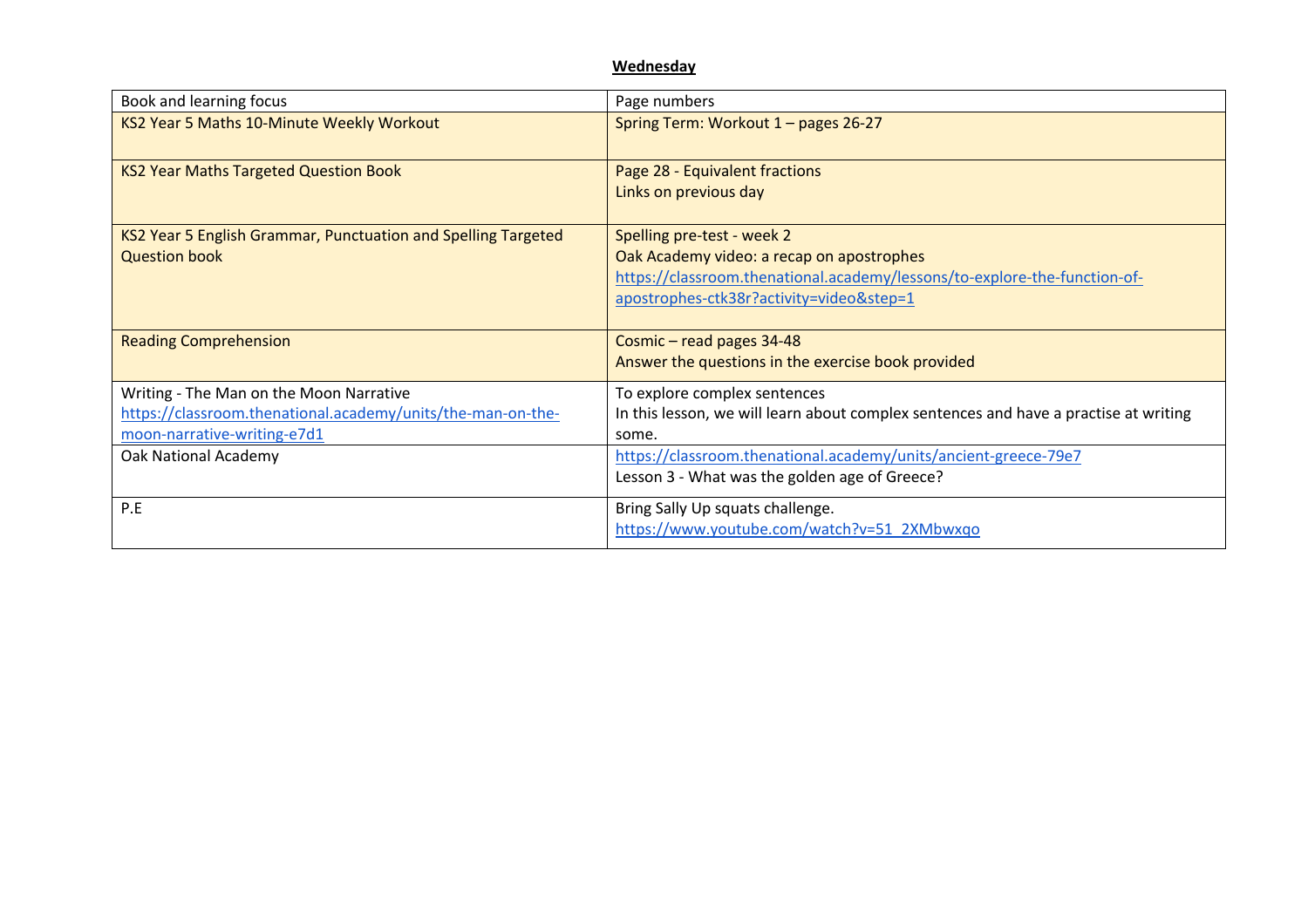### **Thursday**

| Book and learning focus                                                                                                               | Page numbers                                                                                                                                            |
|---------------------------------------------------------------------------------------------------------------------------------------|---------------------------------------------------------------------------------------------------------------------------------------------------------|
| KS2 Year 5 Maths 10-Minute Weekly Workout                                                                                             | Spring Term: Workout 2 - pages 28-29                                                                                                                    |
| <b>KS2 Year Maths Targeted Question Book</b>                                                                                          | <b>Ordering Fractions</b><br>https://www.bbc.co.uk/bitesize/articles/zkfyhcw<br>https://classroom.thenational.academy/lessons/ordering-fractions-c4vp6r |
| KS2 Year 5 English Grammar, Punctuation and Spelling Targeted<br><b>Question book</b>                                                 | Page 56 - Apostrophes for missing letters                                                                                                               |
| <b>Reading Comprehension</b>                                                                                                          | Cosmic – read pages 49-65<br>Answer the questions in the exercise book provided                                                                         |
| Writing - The Man on the Moon Narrative<br>https://classroom.thenational.academy/units/the-man-on-the-<br>moon-narrative-writing-e7d1 | To describe two contrasting settings and characters<br>In this lesson, we will develop vocabulary to describe the characters and the<br>setting.        |
| Oak National Academy                                                                                                                  | https://classroom.thenational.academy/units/ancient-greece-79e7<br>Lesson 4 - What was the Athenian Democracy=                                          |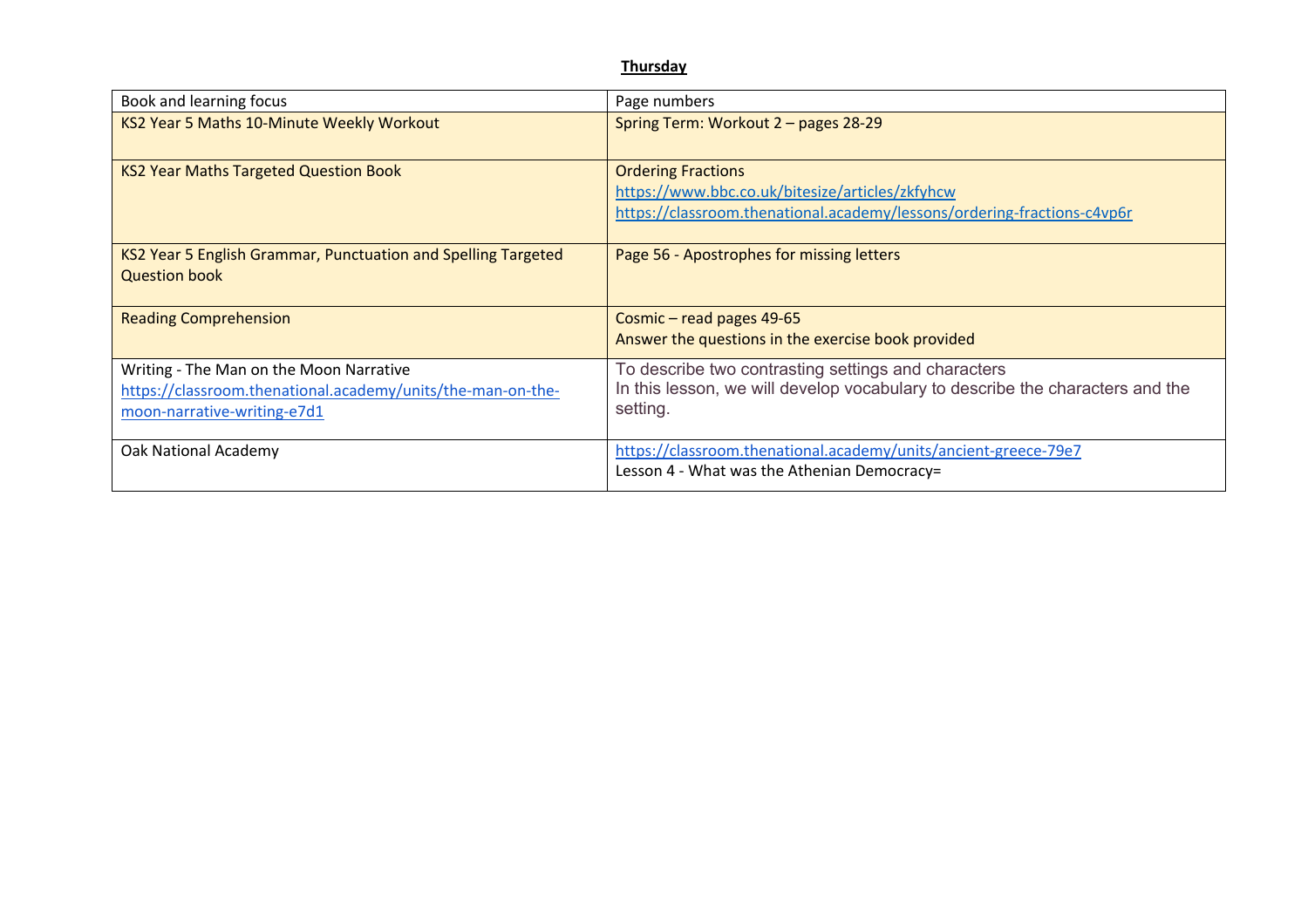**Friday**

| Page numbers                                                              |
|---------------------------------------------------------------------------|
| Spring Term: Workout 3 - pages 30-31                                      |
| Page 29 – Ordering Fractions                                              |
| Links on previous day                                                     |
| Page 57 - Apostrophes for Single Possession                               |
|                                                                           |
| Pages 22-23 - Poems about Knights                                         |
| To develop a rich understanding of words associated with sadness          |
| In this lesson, we will introduce new vocabulary, identify word pairs and |
| synonyms and apply the vocabulary in sentences.                           |
| https://classroom.thenational.academy/units/ancient-greece-79e7           |
| Lesson 5 - What did the Greeks believe?                                   |
| Draw a moon picture using a range of media.                               |
| https://www.youtube.com/watch?v=EBbIyjT60uk                               |
|                                                                           |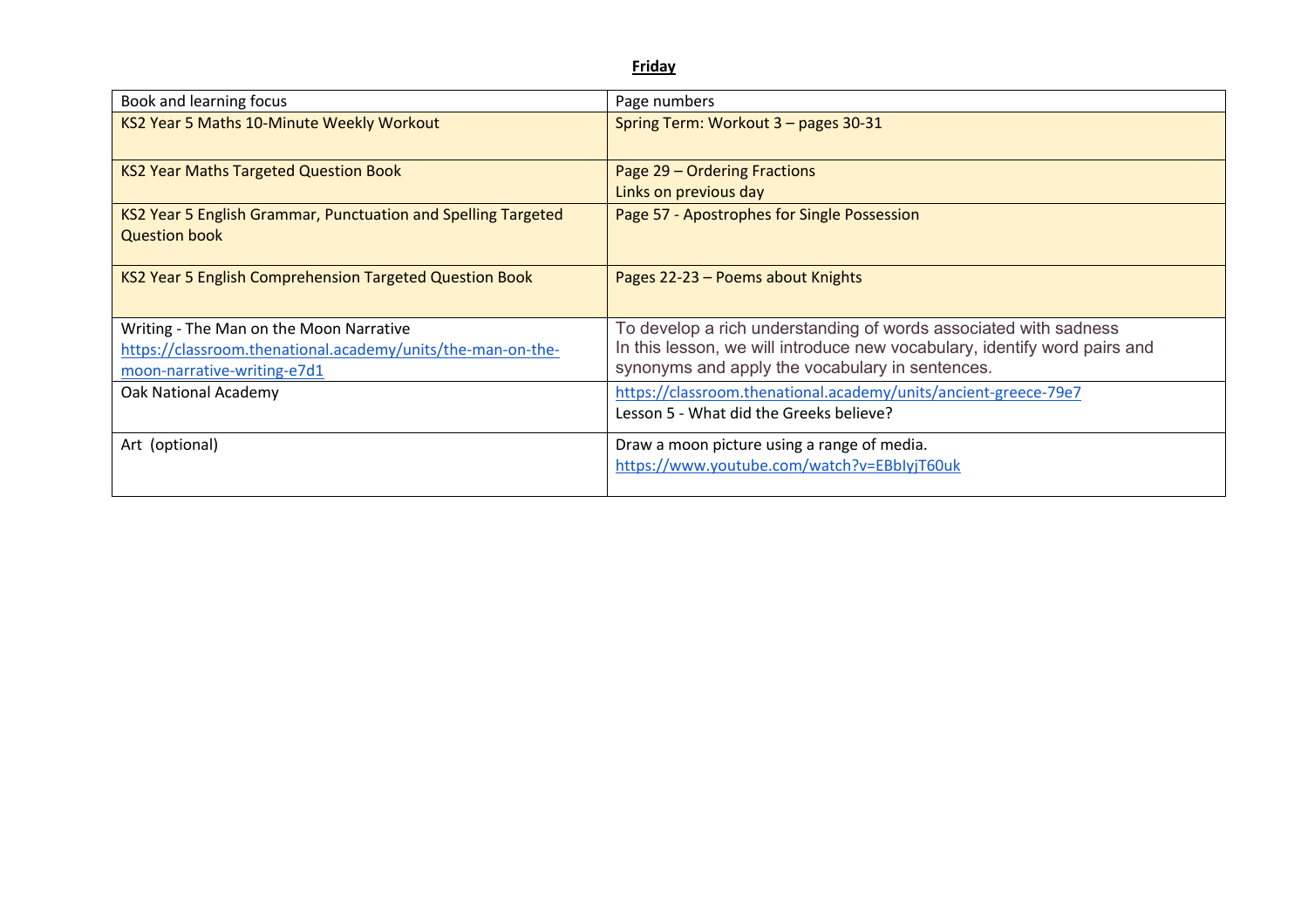# **Week Beginning 25th January**

## **Monday**

| Book and learning focus                                                                    | Page numbers                                                                                                                                                                                                                                                              |
|--------------------------------------------------------------------------------------------|---------------------------------------------------------------------------------------------------------------------------------------------------------------------------------------------------------------------------------------------------------------------------|
| KS2 Year 5 Maths 10-Minute Weekly Workout                                                  | Spring Term: Workout 4 - pages 32-33                                                                                                                                                                                                                                      |
| <b>KS2 Year Maths Targeted Question Book</b>                                               | <b>Adding and Subtracting Fractions</b><br>https://classroom.thenational.academy/lessons/add-and-subtract-fractions-with-the-<br>same-denominator-6nk3jc<br>https://classroom.thenational.academy/lessons/add-and-subtract-fractions-with-a-<br>common-denominator-68vpae |
| KS2 Year 5 English Grammar, Punctuation and Spelling Targeted<br><b>Question book</b>      | Page 58 - Apostrophes for Plural Possession<br>https://classroom.thenational.academy/lessons/to-revise-using-apostrophes-<br>68vk0c?activity=video&step=1                                                                                                                 |
| <b>Reading Comprehension</b>                                                               | Cosmic - read pages 66-82<br>Answer the questions in the exercise book provided                                                                                                                                                                                           |
| Writing - The Man on the Moon Narrative                                                    | To write the opening of a narrative                                                                                                                                                                                                                                       |
| https://classroom.thenational.academy/units/the-man-on-the-<br>moon-narrative-writing-e7d1 | In this lesson, we will write the opening of a narrative.                                                                                                                                                                                                                 |
| Oak National Academy                                                                       | https://classroom.thenational.academy/units/ancient-greece-79e7                                                                                                                                                                                                           |
|                                                                                            | Lesson 6 - Who were the Ancient Greek philosophers?                                                                                                                                                                                                                       |
| PE                                                                                         | Joe Wicks Daily workout. You tube, type in Joe Wicks daily workout.                                                                                                                                                                                                       |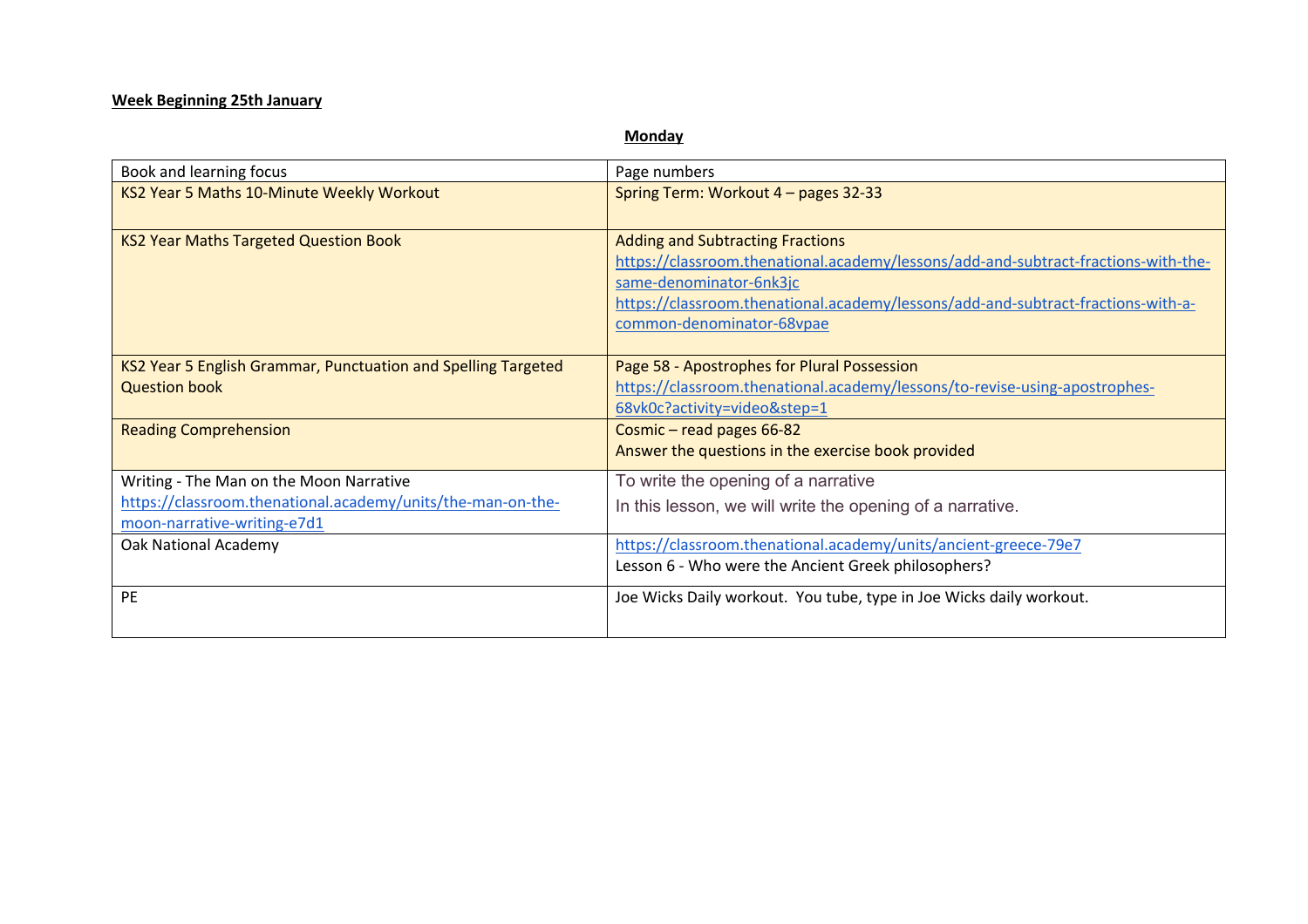### **Tuesday**

| Book and learning focus                                                                                                               | Page numbers                                                                                                                                                                                                                                                                                   |
|---------------------------------------------------------------------------------------------------------------------------------------|------------------------------------------------------------------------------------------------------------------------------------------------------------------------------------------------------------------------------------------------------------------------------------------------|
| KS2 Year 5 Maths 10-Minute Weekly Workout                                                                                             | Spring Term: Workout 5 - pages 34-35                                                                                                                                                                                                                                                           |
| <b>KS2 Year Maths Targeted Question Book</b>                                                                                          | Pages 30-31 - Adding and Subtracting Fractions<br>Links on previous day                                                                                                                                                                                                                        |
| KS2 Year 5 English Handwriting Targeted Practice book                                                                                 | Pages 17 - Vicious Volcanoes.                                                                                                                                                                                                                                                                  |
| KS2 Year 5 English Grammar, Punctuation and Spelling Targeted<br><b>Question book</b>                                                 | <b>Spelling Test - Week 2</b>                                                                                                                                                                                                                                                                  |
| <b>Reading Comprehension</b>                                                                                                          | Cosmic - read pages 83-102<br>Answer the questions in the exercise book provided                                                                                                                                                                                                               |
| Writing - The Man on the Moon Narrative<br>https://classroom.thenational.academy/units/the-man-on-the-<br>moon-narrative-writing-e7d1 | To practise and apply knowledge of suffixes: -y suffix, including test<br>In this lesson, we will practise the rules associated with adding the suffix -y. We<br>will learn how to practise using the 'Look, Cover, Write, Check' strategy and will<br>test the words previously set to learn. |
| Oak National Academy                                                                                                                  | https://classroom.thenational.academy/units/ancient-greece-79e7<br>Lesson 7 - Who won the Peloponnesian Wars?                                                                                                                                                                                  |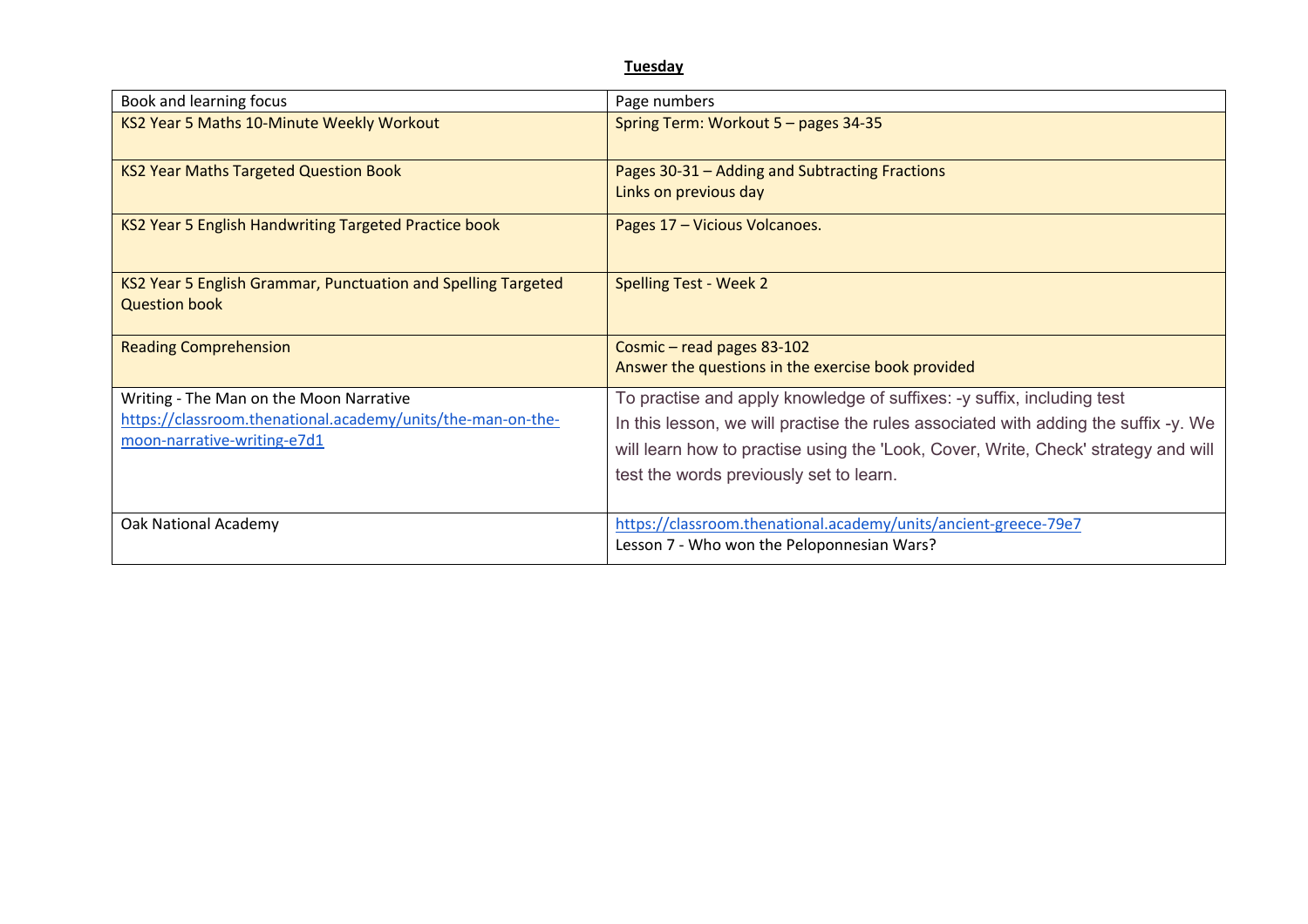|                                                                                            | Wednesday                                                                                                                                                                                                                                 |
|--------------------------------------------------------------------------------------------|-------------------------------------------------------------------------------------------------------------------------------------------------------------------------------------------------------------------------------------------|
| Book and learning focus                                                                    | Page numbers                                                                                                                                                                                                                              |
| KS2 Year 5 Maths 10-Minute Weekly Workout                                                  | Spring Term: Workout 6 - pages 36-37                                                                                                                                                                                                      |
| <b>KS2 Year Maths Targeted Question Book</b>                                               | <b>Multiplying with Fractions</b><br>https://www.bbc.co.uk/bitesize/articles/z9yvp4j<br>https://www.bbc.co.uk/bitesize/articles/zjgrydm<br>https://classroom.thenational.academy/lessons/multiply-a-fraction-by-a-whole-<br>number-cgup2t |
| KS2 Year 5 English Grammar, Punctuation and Spelling Targeted<br><b>Question book</b>      | Spelling pre-test - Week 3<br>Page 59 - Its and It's<br>https://www.youtube.com/watch?v=KqK_xLzk1eY                                                                                                                                       |
| <b>Reading Comprehension</b>                                                               | Cosmic - read pages 103-121<br>Answer the questions in the exercise book provided                                                                                                                                                         |
| Writing - The Man on the Moon Narrative                                                    | To plan the build-up of a narrative                                                                                                                                                                                                       |
| https://classroom.thenational.academy/units/the-man-on-the-<br>moon-narrative-writing-e7d1 | In this lesson, we will develop vocabulary to be used in the build-up of a<br>narrative.                                                                                                                                                  |
| <b>Oak National Academy</b>                                                                | https://classroom.thenational.academy/units/ancient-greece-79e7<br>Lesson 8 - Why was Alexandra so great?                                                                                                                                 |
| <b>PE</b>                                                                                  | Bring Sally Up squats challenge.<br>https://www.youtube.com/watch?v=51_2XMbwxqo                                                                                                                                                           |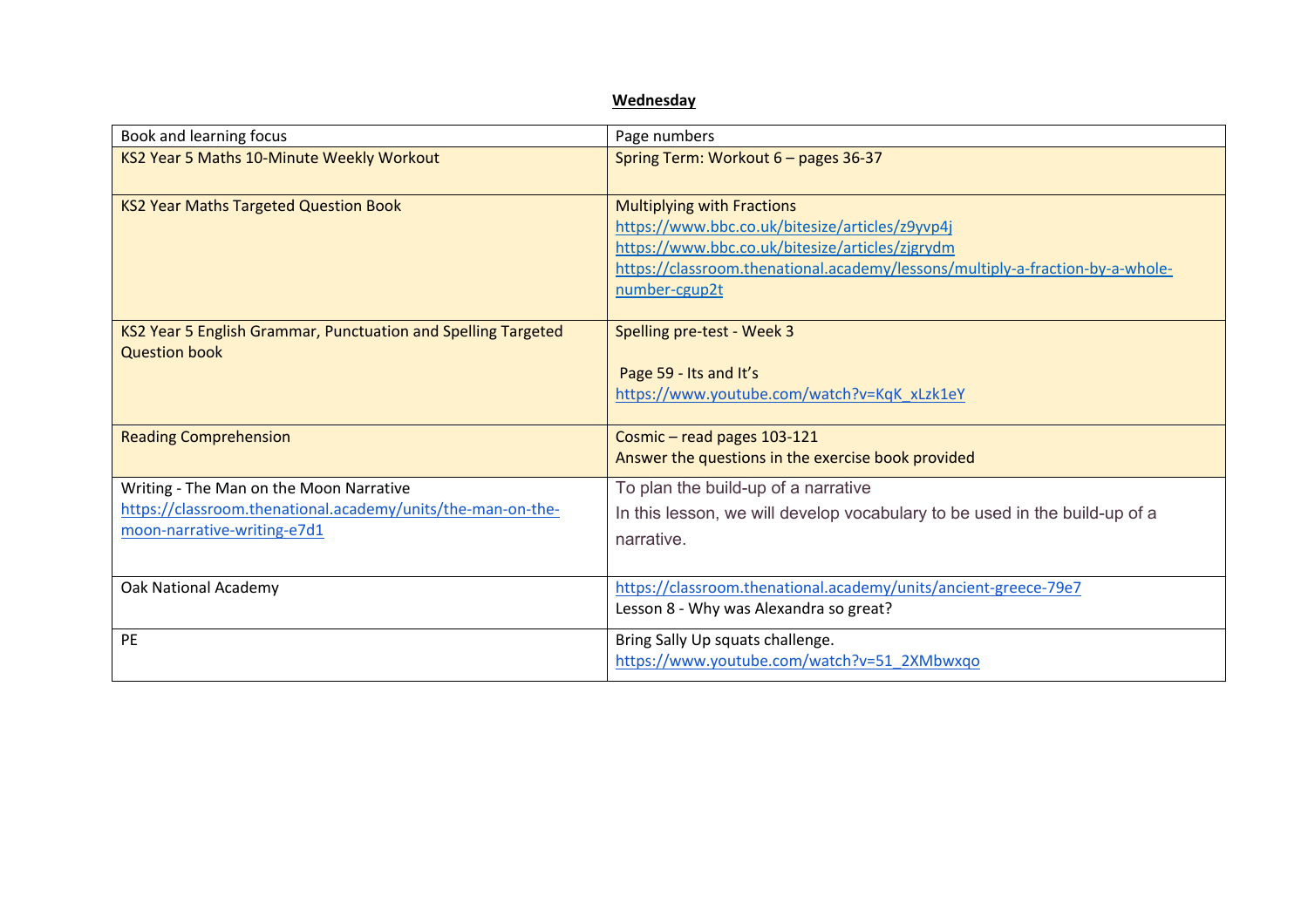### **Thursday**

| Book and learning focus                                                                                                               | Page numbers                                                                                                                                                 |
|---------------------------------------------------------------------------------------------------------------------------------------|--------------------------------------------------------------------------------------------------------------------------------------------------------------|
| KS2 Year 5 Maths 10-Minute Weekly Workout                                                                                             | Spring Term: Workout 7 - pages 38-39                                                                                                                         |
| <b>KS2 Year Maths Targeted Question Book</b>                                                                                          | Pages 32-33 - Multiplying with Fractions<br>Links on previous day                                                                                            |
| KS2 Year 5 English Grammar, Punctuation and Spelling Targeted<br><b>Question book</b>                                                 | Page 60 - Apostrophes Practice                                                                                                                               |
| <b>Reading Comprehension</b>                                                                                                          | Cosmic - read pages 122-146<br>Answer the questions in the exercise book provided                                                                            |
| Writing - The Man on the Moon Narrative<br>https://classroom.thenational.academy/units/the-man-on-the-<br>moon-narrative-writing-e7d1 | To write a range of sentences for the build-up of a narrative<br>In this lesson, we will write a range of sentence types for the build-up of a<br>narrative. |
| Oak National Academy                                                                                                                  | https://classroom.thenational.academy/units/ancient-greece-79e7<br>What were the achievements of the Ancient Greeks?                                         |